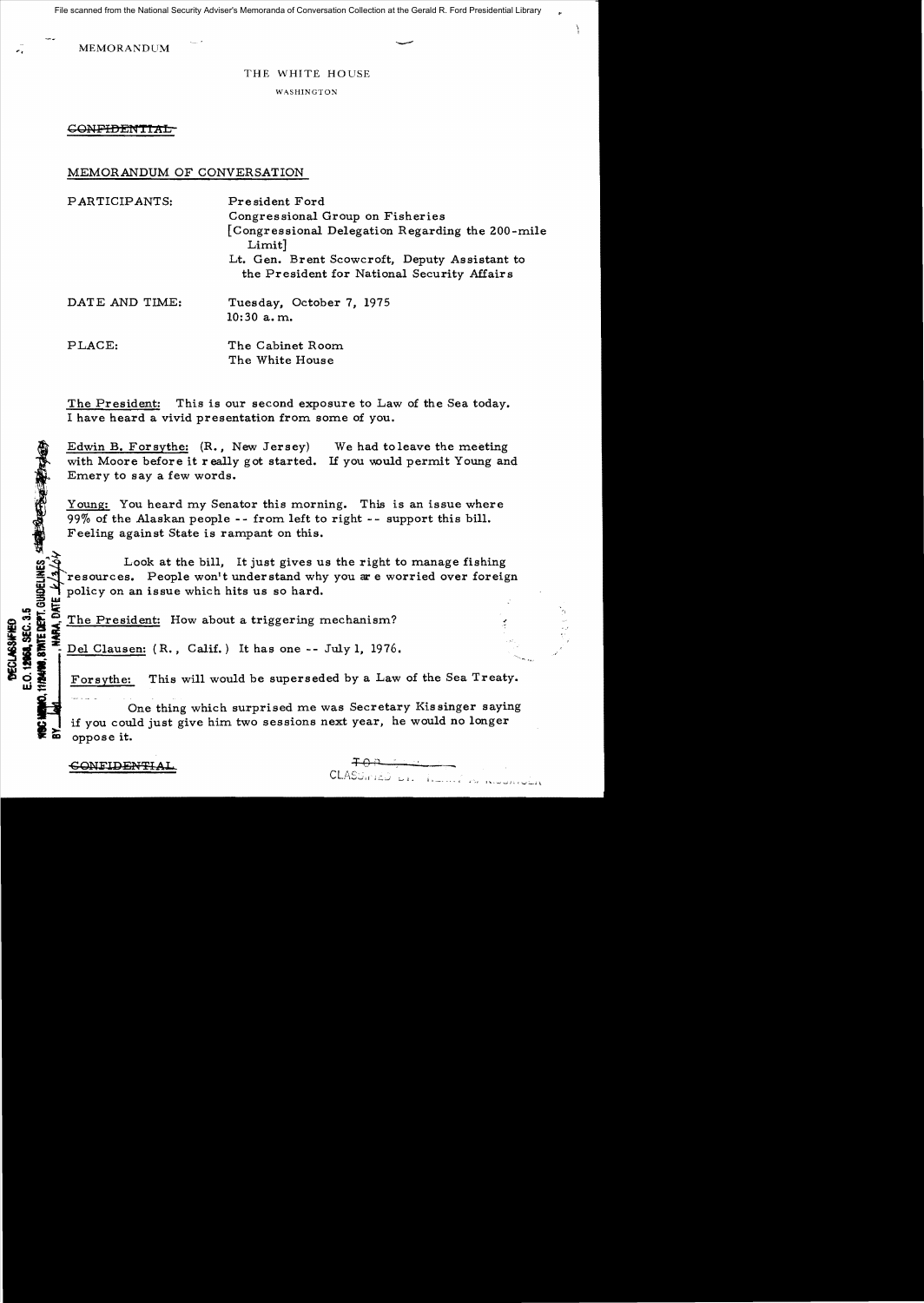The President: Is there any chance of moving the date back to January 1.

Forsythe: Not on the floor today. But we would be willing to look favorably on a compromise like that if it came to conference on the Senate bill.

Clausen: A lot of people think the ZOO-mile limit issue is being held hostage to the seabed regime.

Forsythe: I think if we could work out something on triggering in conference, that might be possible.

David F. Emery: (R., Maine) This is the first bill I introduced. The feelings are high that Maine fishermen are starting to carry rifles. I agree that multilateral action is preferable to balkanizing the ocean, but no action is being taken.

[Examples of how we don't protest other countries doing it and even protect them. Soviet Union --scallops; Brazil -- shrimp.]

William S. Cohen: (R., Maine) These people are good Republicans. They just don't know why the State Department doesn't protect our fish. Why do they given them away and make us then buy them back. No one is interested in helping people who just want to work hard for a living. More than anything else, I want to accomplish is the passage of this bill. Let it pass and we will work out the sticky deails to take care of your problems.

Clausen: All the Democratic Presidential candidates are supporting this bill. All the conservative groups are back of it. There is a chance of getting Dellenback sent back, but there is no way if they don't think you are with them. This bill only deals with the protection of species. We will fight the ZOO-mile territorial sea with you. We will fight with you for freedom of the seas. We unilaterally declared a lZ-mile fishing zone in '66. We need to do the same thing again.

The President: It's clear that we are in favor of the concept. The only question is how you achieve it. We would prefer it not be triggered until after the second Law of the Sea meeting.

Cohen: If we could be sure it would be solved next year, that would be fine, but it has been going on for years.

CONFIDENTIAL

المستد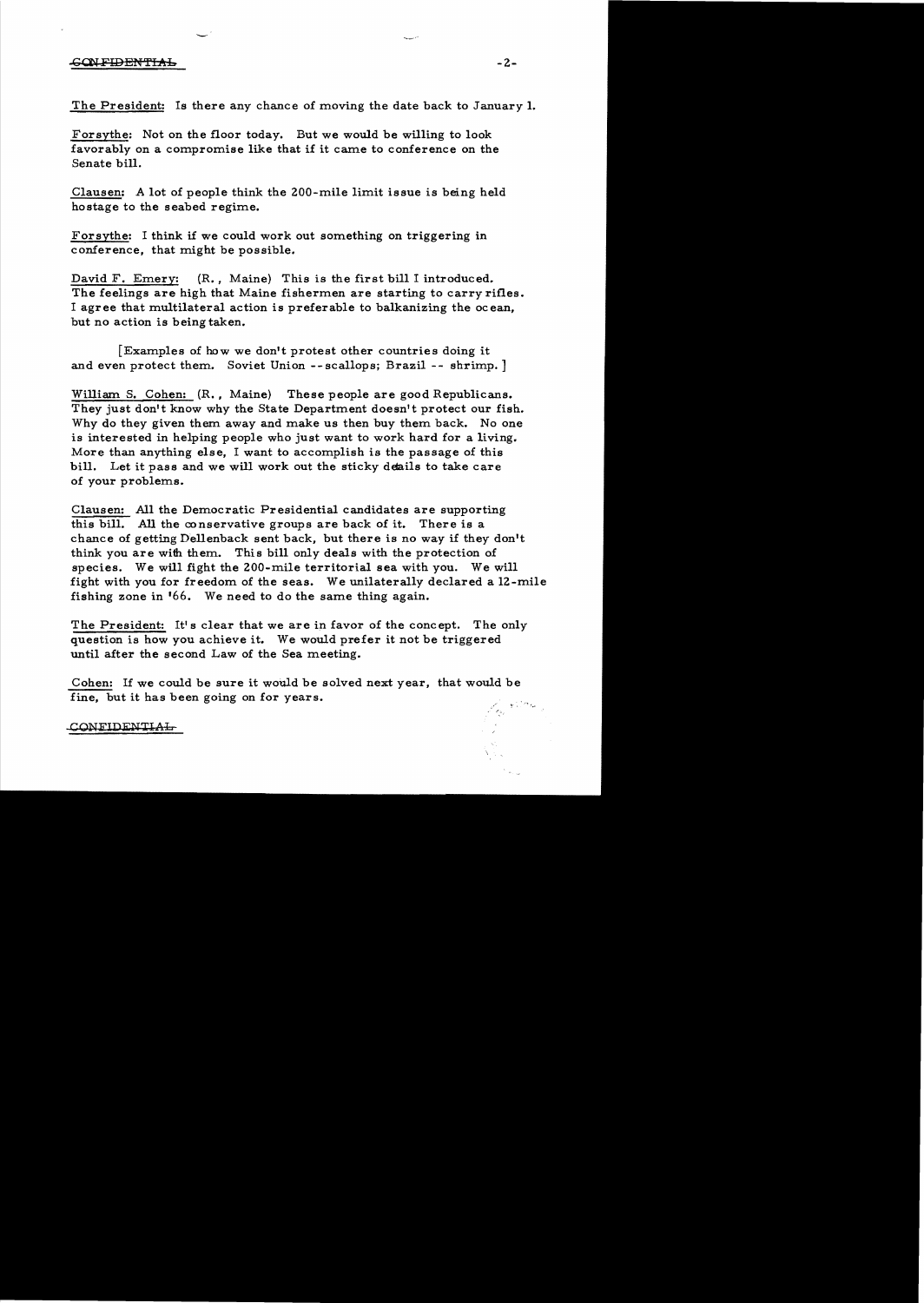## C<del>ONFIDENTIAL</del> 3-

The President: How would you enforce it?

Forsythe: We think we would get agreement. We don't advocate a picket line and use of force.

Cohen: We think the Japanese and the Soviet Union will go along. The Coast Guard is concerned about enforcement. But the Navy flies ASW patrols. The could cooperate.

The President: We would prefer an amendment which would extend the effective date past the two sessions.

## -GONFlDENTIAb

 $\sim$  pkg. へやり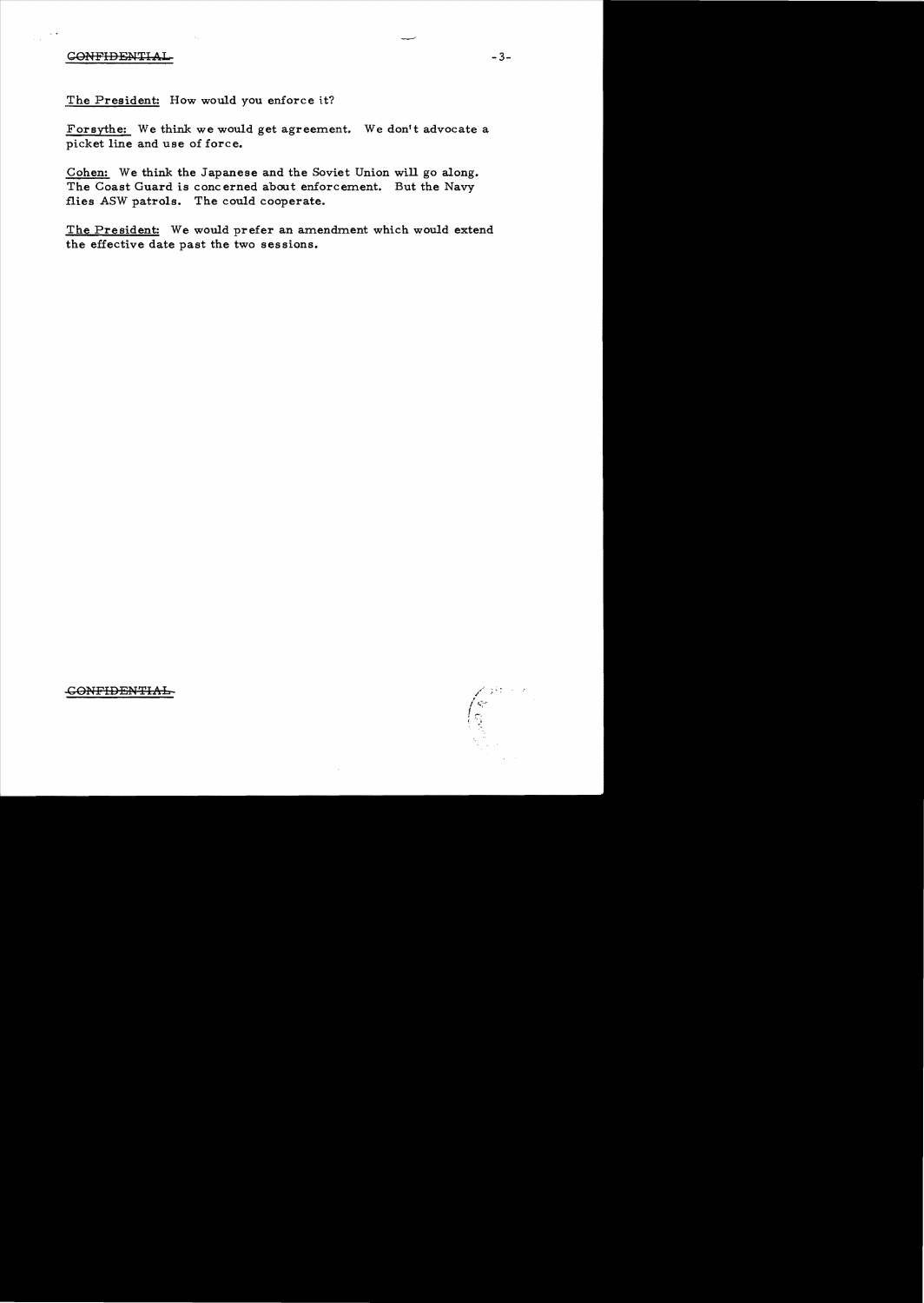$\frac{1}{2}m\omega$ Mcong George ou Fisheries Tuesday,  $70-75$   $10^{130}$   $\frac{1}{130}$  min) P This am 2 nd expount hes toller. I tous ce univel presentation pour causa of you. Forsythe was hulte liven wanty up Zenne keepse it willy got shuted gran would privat Young & Europe to say a few und (2) Young You hand my Smath Che, Uming. Terris is an more when 99% of a Cleanter people-pour left to regul - support this birth, Fishing a journ Stock is comport as this. L'estante bill, st priet prie un cinquit Kneampe frohing resource. People won't un brigting why you are wound our FP once coins which lots us so hast P Harron de Tuggein, number Clamson It has erre - July 176<br>Feroyet This hill may the sugerous by a his water. On this which engeneered the cons K toging of your early just give bin 2 <del>1 évident uppt year, la voise</del> and hanger your De la component de la fonde Jan 1 777 Ferget Liton ferr tody, But un emette <u>hill</u> Clamson a lotg people think a Zero mich examine is E.O. 12958, SEC. 3.5 NSC MEMO, 11/24/98, STATE DEPT. GUNDELINES<br>BY 4/4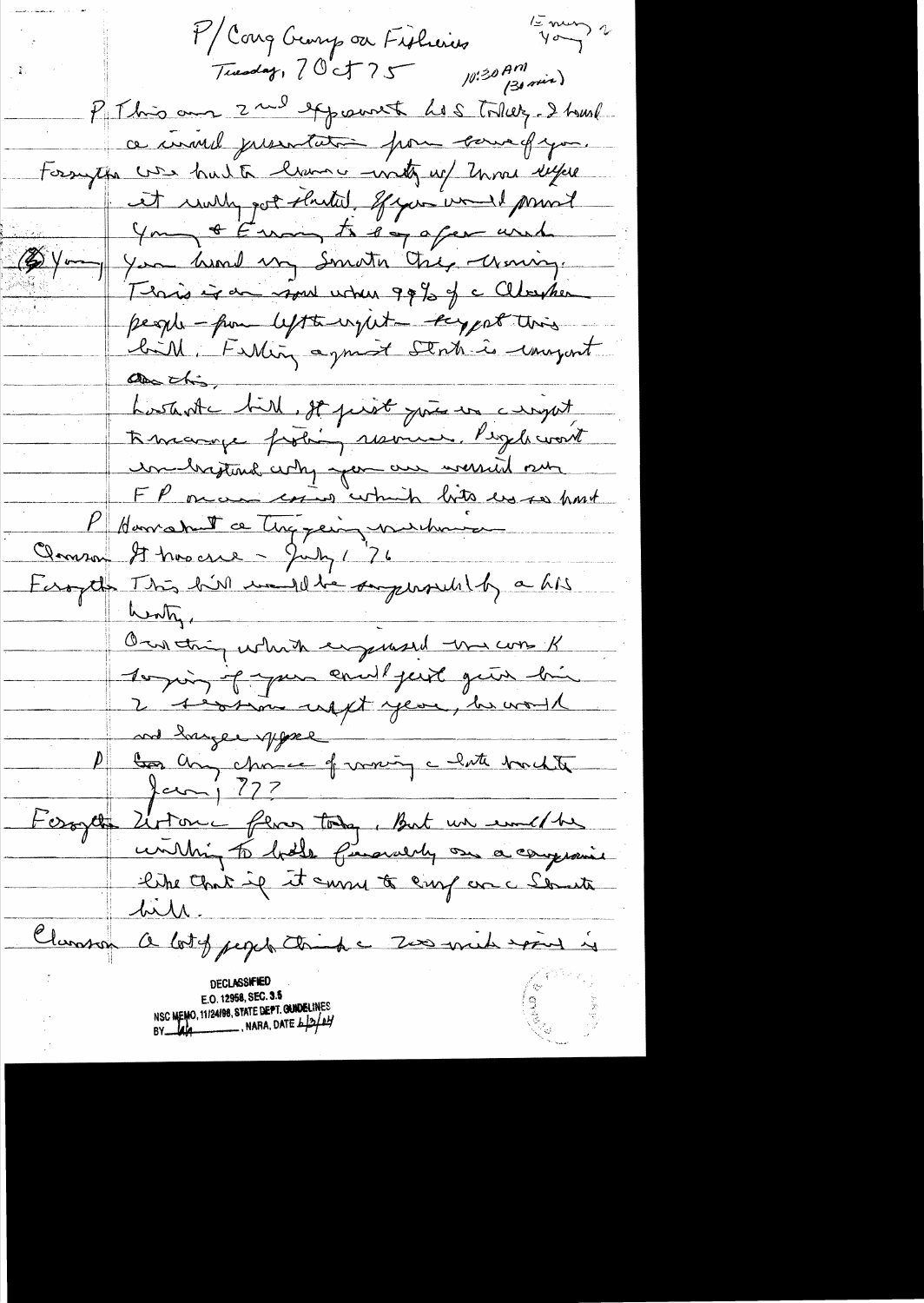being hald hostage to the Sex had Mysine. Forany the I think if we could work and rewitting En un communication in comp. chet might be passible Fille This is the light fun framed Fuling and to brigh that those polarman and starting to carry upps. I give that equilitaties artion is futurable to Bulkcomizing The oce Mont up artir et hing latin. (Examples of how and poster don't protect atter committee doing it + was with thin SU - scultures, Brozel strong. P Cohen Three people are just hyuthian. They protection fixe. Why do they give the coming & work ero their by the hall. les oèrs à votrestrat à britjag prophe who just wonth work hand for a busy. Unusche comptain else l worthouse plink is presaged this hall, hat at goes + we well work ant - Florchy Which to take pearly  $f(t)$ Clairs Joseph alle Derane preschations emploites are propperty this ball, all carenation georges ave back of Mr There was chance of getting Delhadouks sat for 2, but Chris se un comp of come they cloud think protection of species. It's with fight -